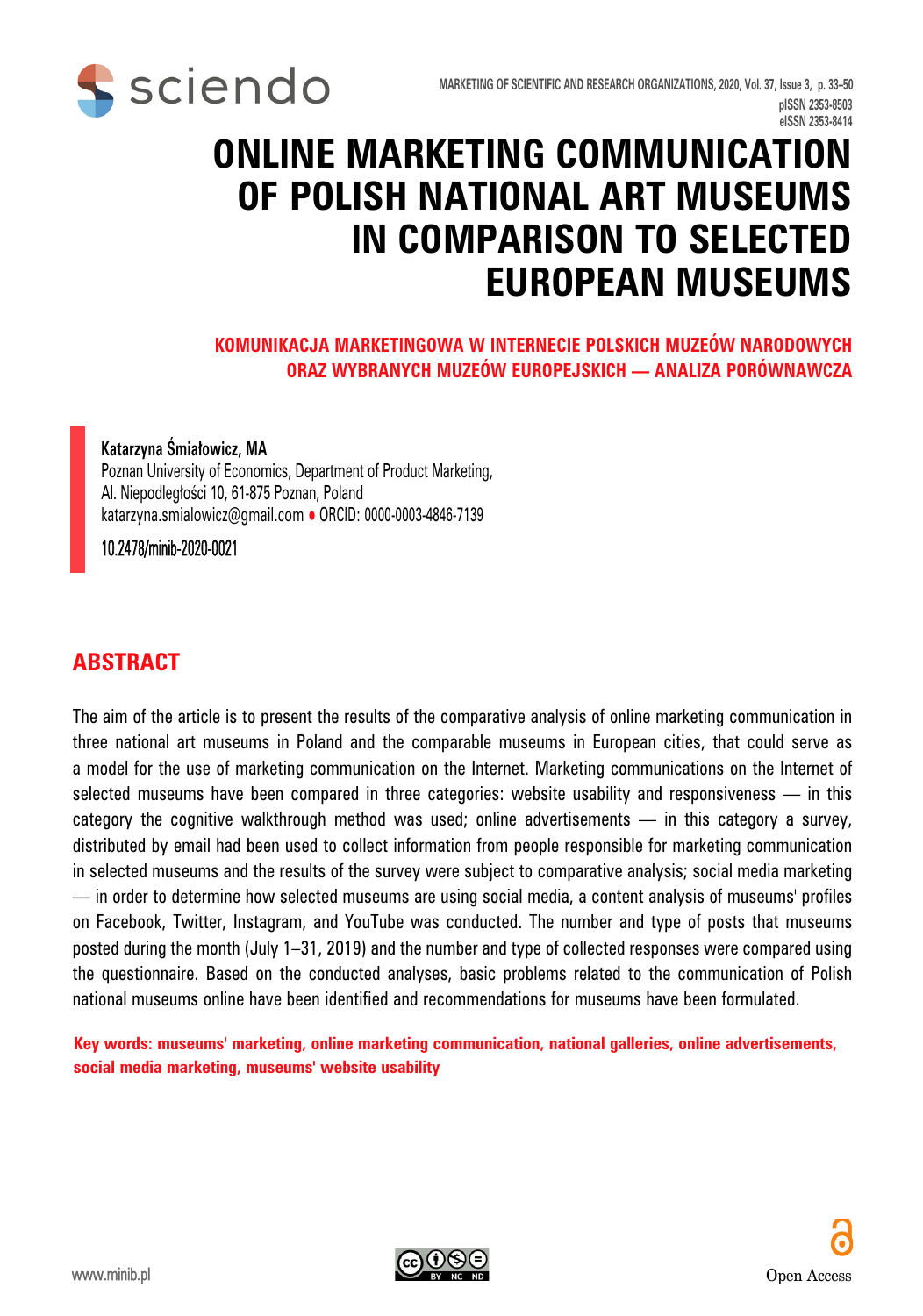#### **ABSTRAKT**

Celem artykułu jest przedstawienie wyników analizy porównawczej komunikacji marketingowej w Internecie trzech muzeów narodowych w Polsce oraz trzech wybranych muzeów w miastach europejskich. Komunikacja marketingowa wybranych muzeów w Internecie została porównana w trzech kategoriach: funkcjonalność i responsywność stron internetowych — w tej kategorii wykorzystano metodę wędrówki poznawczej; promocja w Internecie — w tej kategorii w celu uzyskania informacji na temat wykorzystywanych form promocji w Internecie rozesłano pocztą elektroniczną kwestionariusze ankiet do osób odpowiedzialnych za komunikację marketingową w wybranych muzeach, a następnie wyniki badania zostały poddane analizie porównawczej; marketing w mediach społecznościowych — w celu określenia, w jaki sposób wybrane muzea korzystają z mediów społecznościowych, przeprowadzono analizę treści profili muzeów w portalach: Facebook, Twitter, Instagram i YouTube. Za pomocą skonstruowanego w tym celu kwestionariusza porównano liczbę oraz rodzaj wpisów, jakie muzea zamieściły w ciągu miesiąca (w okresie od 1 do 31 lipca 2019 r.) oraz liczbę i rodzaj zebranych odpowiedzi/reakcji. Na podstawie przeprowadzonych analiz zidentyfikowano podstawowe problemy związane z komunikacją marketingową polskich muzeów narodowych w Internecie oraz sformułowano rekomendacje dla muzeów w celu poprawy ich komunikacji w Internecie.

**Słowa kluczowe: marketing muzeów, komunikacja marketingowa w Internecie, muzea (galerie) narodowe, reklama w Internecie, marketing w mediach społecznościowych, funkcjonalność stron internetowych muzeów**

JEL: M37, Z11

#### **Introduction**

The Internet opens up more and more opportunities for museums to communicate with their guests (Schuler & Janell, 2002). However, not all institutions make full use of its resources. According to the latest research, the potential of marketing communication tools in polish museums is used in a narrow scope (Macalik, 2018).

The aim of the article is to present the results of the comparative analysis of online marketing communication in three national museums in Poland and the comparable museums in European cities. The rank of national museums has been given to Polish museums, which take care of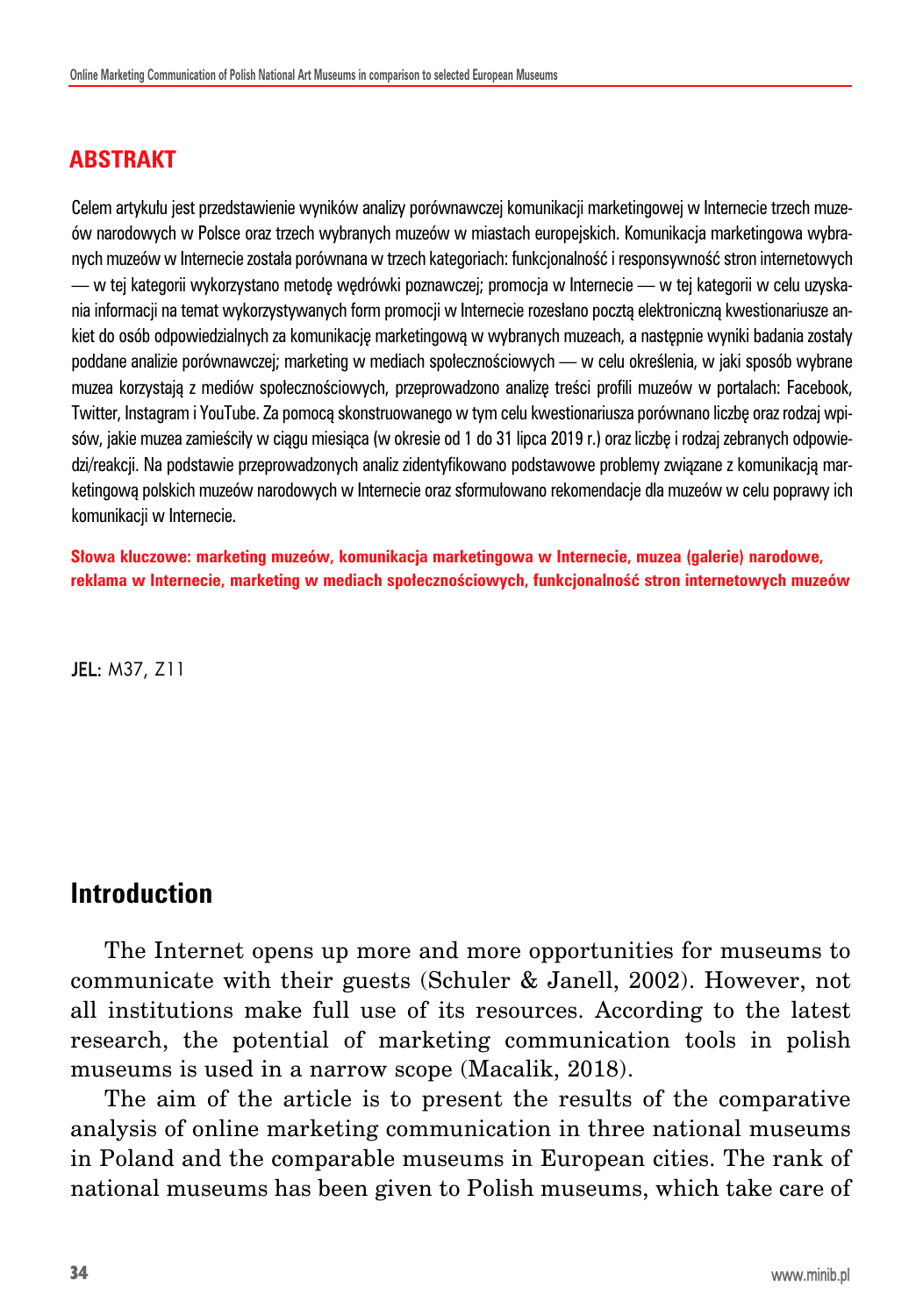the most valuable art collections. In order to choose three foreign museums with conditions similar to Polish national museums, that could serve as a model for the use of marketing communication on the Internet, purposeful sampling was used. Marketing communication on the Internet of selected museums was compared using the following methods: the cognitive walkthrough, a survey distributed by email, and the content analysis. Based on the conducted analyses, recommendations for museums have been formulated.

# **Background**

Although a number of studies have been conducted to analyze individual museum activities on the Internet, such as the usage of Facebook or Twitter (Wong, 2015; Vassiliadis & Belenioti, 2017; Belenioti, Tsourvakas & Vassiliadis, 2019) and the usability of museum websites (Lepkowska-White & Imboden, 2003; Marty, 2007; Mason & McCarthy, 2008; Theocharidis et al., 2014), the analysis of the marketing strategies used by museums, including the use of a range of tools such as website, paid and free online advertising and social media activities, is limited.

The first step in this research was to compare the usability of the websites of selected museums. According to the definition proposed by ISO 9241-11 usability is "the effectiveness, efficiency, and satisfaction with which specified users achieve specified goals in particular environments" (1998). After analyzing the literature on the usability of museum websites (Lepkowska-White & Imboden, 2003; Mason & McCarthy, 2008; Pallud & Straub 2014; Robu, 2014; Theocharidis et al., 2014), a checklist to examine selected websites was created.

As is well known, the main reason people visit museum websites is planning a museum visit (Marty, 2007), thus the first three questions on the checklist concerned about the possibility of obtaining information and contact. The user should be able to locate the desired information with the fewest number of clicks possible (Lepkowska-White & Imboden, 2003). From the marketing point of view the important issue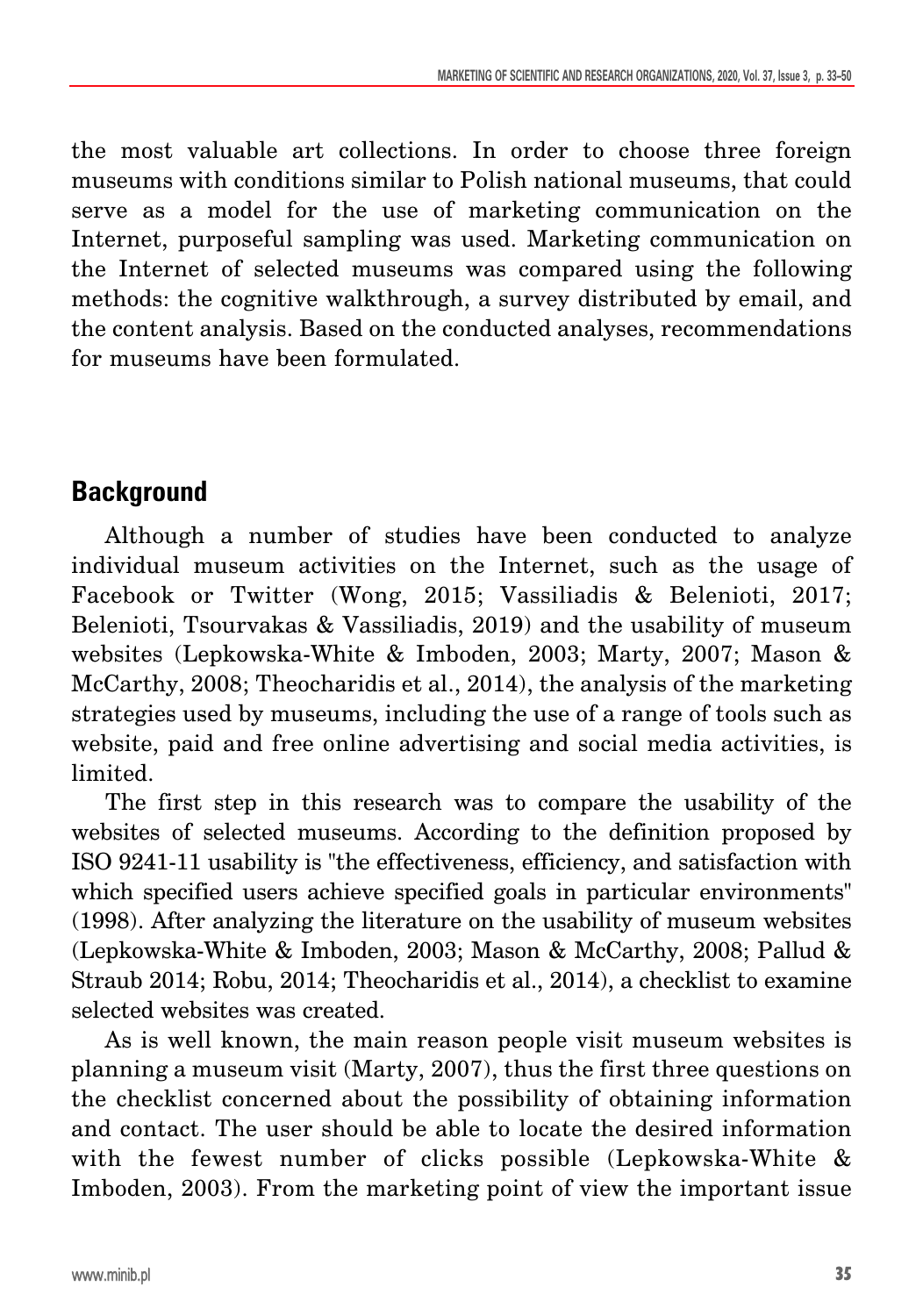is an income generation, including booking forms, souvenir sales, etc. (Mason & McCarthy, 2008, p. 68). Hence the questions about the possibility of buying a ticket online and existing an online store on museums' websites. The last question on the checklist was about the aesthetics of the websites. Taking into account previous research on website aesthetics (Faraday, 2000; Robu, 2014), the following indicators were analyzed: layout and size of website elements, applied symmetry, quality of displayed images and typography — the art of arranging typefaces (fonts) to stylize the form, spacing, and layout of words in the text of displayed communication messages (Amar, Droulers & Legohérel, 2017).

The study also included a comparison of the responsiveness of the websites of selected museums. A responsive website can easily render on a variety of devices and windows or screen sizes (Glassman & Shen, 2014).

To investigate how museums under examination are promoted through the use of online advertising, it was necessary to address the people responsible for their marketing. The survey, which was sent to them by email, was based on the recent literature: Kumar & Shah (2004), Kidd (2011), Rodgers & Thorson (2017),Vassiliadis & Belenioti (2017), Macalik (2018).

The activity of museums in social media was also studied. Social media is a group of web applications that enable the creation and exchange of User Generated Content. Researchers state that social media constitute an efficient, cost effective advertising tool with the enormous ability to reach the target (Alalwan et al., 2017). Moreover, those people engaged in arts and culture online are also engaged in arts and culture offline. Effective communication policy is one of the greatest challenges for museums' marketers.

Although many scholars analyzed various aspects of the use of social media by museums, little is known about the measurement of social media efficiency and the actual measures of social media marketing efforts in museums. The most popular method of assessing the effectiveness of social media is observing the indicators such as numbers of fans, likes, and comments. Studies have shown that in order to generate a broader and repetitive audience, museums need to provide engaging fresh content.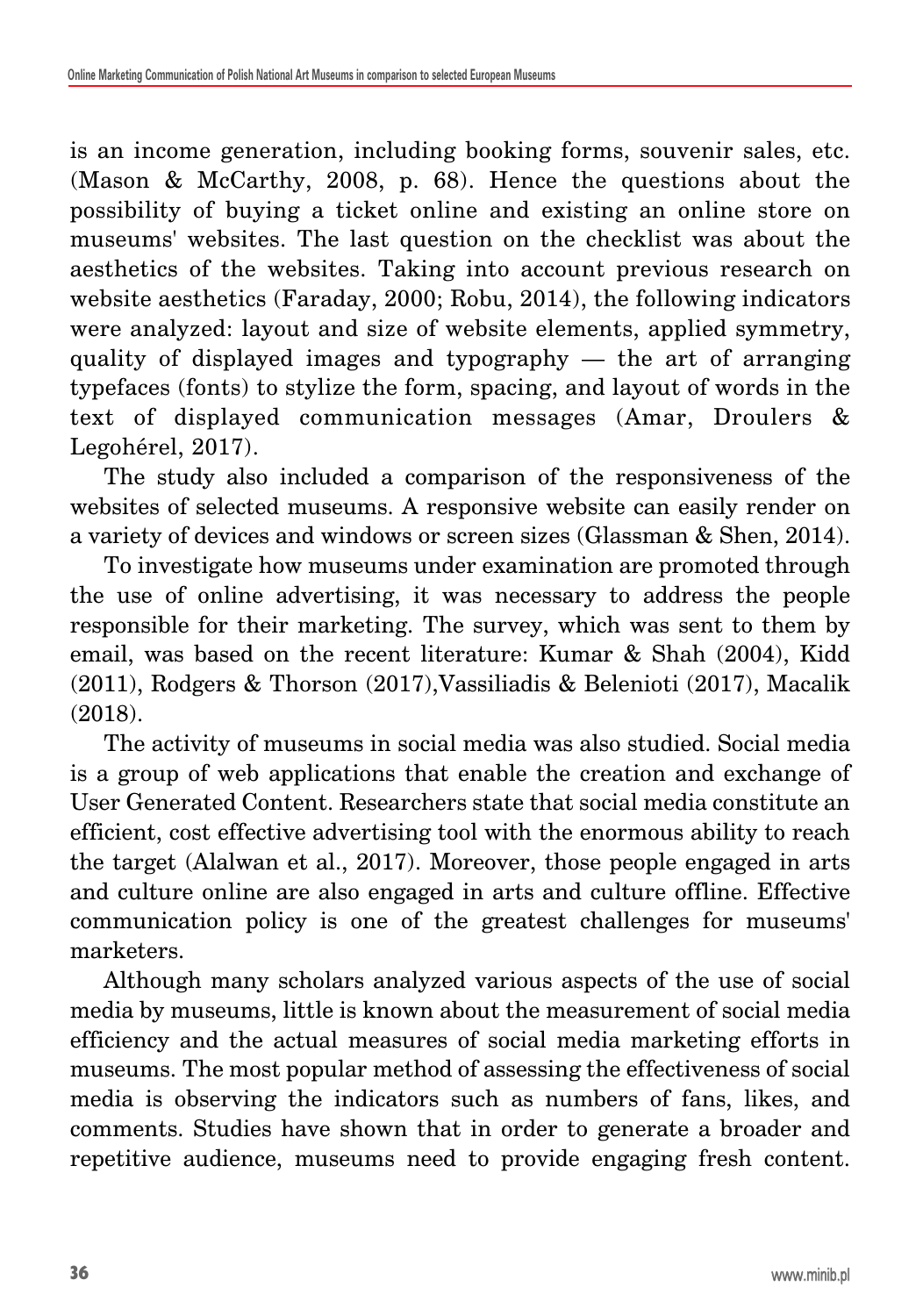These institutions have great potential in producing interesting content using edutainment and storytelling. Twitter and YouTube have been recognized as the most adequate media for museums (Wong, 2015; Vassiliadis & Belenioti, 2017).

# **Selection of the Research Sample**

In order to select museums for the analysis of comparative marketing communication on the Internet, a desk research method was used to analyze statistical data. The sample selection was conducted in two phases:

- 1. Among Polish national museums, museums with the smallest number of visitors were selected based on statistical data from Statistics Poland  $2015$  and  $2017<sup>1</sup>$  (Table 1).
- 2. The aim of the selection of three foreign museums, that could serve as a model for the use of marketing communication on the Internet, was to choose museums with high attendance (according to EGMUS<sup>2</sup> data), with conditions similar to examined Polish national museums. In order to ensure comparability between museums located in the different EU Member States, the following indicators have been taken into account:
	- GDP per capita in 2017,
	- share of recreation and culture in total household expenditure in 20173,
	- collection museums of a different character (including museums of contemporary art) were excluded from the sample,
	- $\bullet$  city population,
	- number of visitors in the city.

Taking into account the above criteria, for the comparative analysis of marketing communications on the Internet, the following museums were selected (Table 2).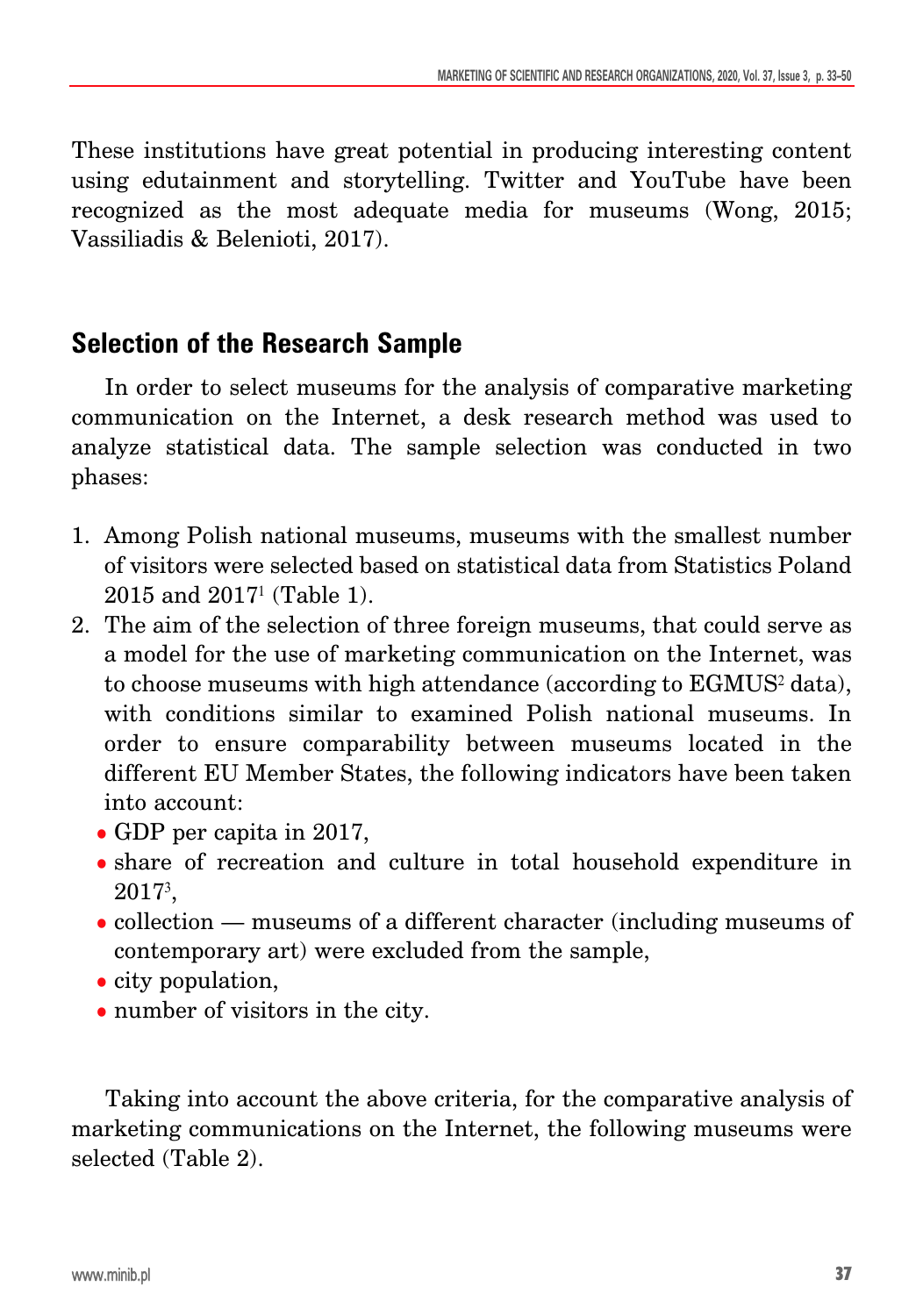| <b>Museum</b>                    | <b>Museum</b> | City       | Number of visitors in |
|----------------------------------|---------------|------------|-----------------------|
|                                  | attendancein  | population | the city              |
| The National Museum in Poznan*   | 326 115       | 537 643    | $1.5$ m $\ln$         |
| The National Museum in Szczecin* | 154 987       | 403 833    | $2.7$ mln             |
| The National Museum in Kielce**  | 129 548       | 195 774    | $1.5$ m $\ln$         |

#### **Table 1. Polish national museums selected for the survey**

\* In 2017.

\*\* In 2015.

Source: Statistics Poland: *Culture in 2015* — tables, *Culture in 2017* — tables.

#### **Table 2. European museums selected for the survey**

| <b>Museum</b>                                     | Country | <b>Museum</b><br>attendance<br>in 2017 r. | <b>City</b><br>population<br>in 2017 r. | <b>Number of visitors</b><br>in the city<br>in 2017 r. |
|---------------------------------------------------|---------|-------------------------------------------|-----------------------------------------|--------------------------------------------------------|
| The Calouste Gulbenkian Museum in Lisbon Portugal |         | 457 300                                   | 547 631                                 | $4.9$ mln                                              |
| The Art Museum of Estonia in Tallinn              | Estonia | 347888                                    | 426 538                                 | $3.5$ m $\ln$                                          |
| The Louvre-Lens                                   | France  | 450 324                                   | 30 689                                  | no info                                                |

Source: European Group on Museum Statistics, Muuseumide kylastatavuse statistika 2017, Le Centre de documentation Économie Finances, Ülevaade Tallinna turismitrendidest 2017, Direçao-Geral do Património Cultural: Ano de 2017. Monumentos, Museus e Palácios DGPC.

### **Research methods**

Marketing communications on the Internet of selected museums (described in the section: Selection of the Research Sample) have been compared in three categories:

- website usability and responsiveness,
- online advertisements,
- and social media.

In the first category — website usability and responsiveness — the cognitive walkthrough method was used. In this method "the evaluator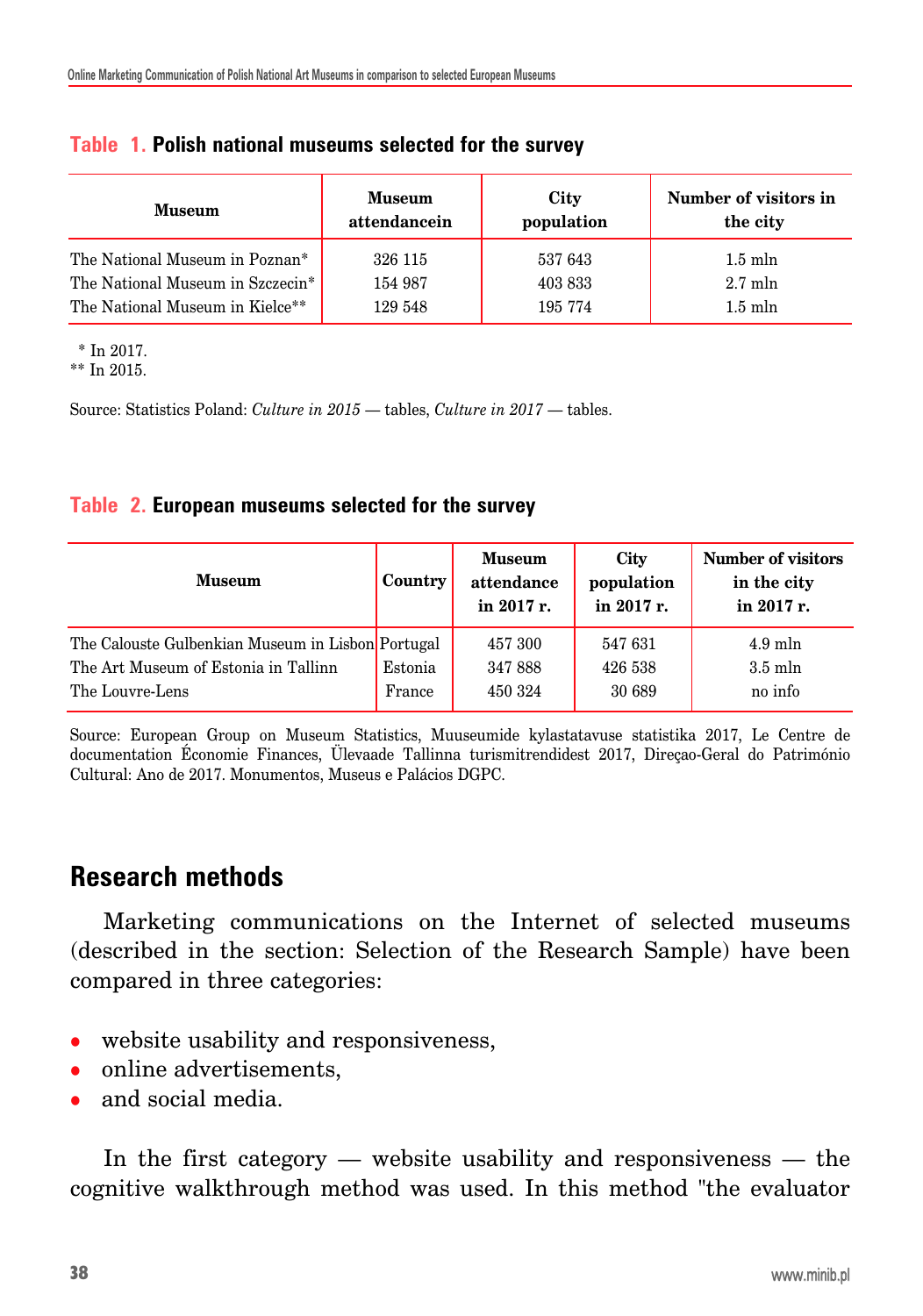uses the interface to perform tasks that a typical interface user will need to accomplish" (Mahatody, Sagar & Kolski, 2010, p. 746). The researcher checked whether the user could easily and quickly find the information necessary to visit a museum, and then the websites of selected museums were subjected to comparative analysis. The checklist for the study of selected websites was created based on literature studies: Wharton et al. (1994), Faraday (2000), Marty (2007), Mason & McCarthy (2008), Mahatody, Sagar & Kolski (2010), Creswell & Plano Clark (2011), Lepkowska-White & Imboden (2013), Glassman & Shen (2014), Pallud & Straub (2014), Robu (2014) described in the section: Background.

In the second category — online advertisements — survey, distributed by email had been used to collect information from people responsible for marketing communication in selected museums and the results of the survey were subject to comparative analysis. The survey was conducted in the third quarter of 2019. The subjects of the study were marketing managers in selected museums (purposeful sampling described in the section: Selection of the Research Sample). The questionnaire was based on the recent literature: Kumar & Shah (2004), Kidd (2011), Rodgers & Thorson (2017),Vassiliadis & Belenioti (2017), Macalik (2018).

In the third category — social media — in order to determine how selected museums are using social media, a content analysis of museums' profiles on Facebook, Twitter, Instagram, and YouTube was conducted. The number and type of posts that museums posted during the month (July 1-31, 2019) and the number and type of collected responses were compared using the questionnaire based on the recent literature: Kidd (2011), Theocharidis et al. (2014), Wong (2015), Alalwan et al. (2017), Vassiliadis & Belenioti (2017), Kapoor et al. (2018), Belenioti, Tsourvakas & Vassiliadis (2019).

### **Results — Website Usability and Responsiveness**

This section presents research findings in the three categories described before.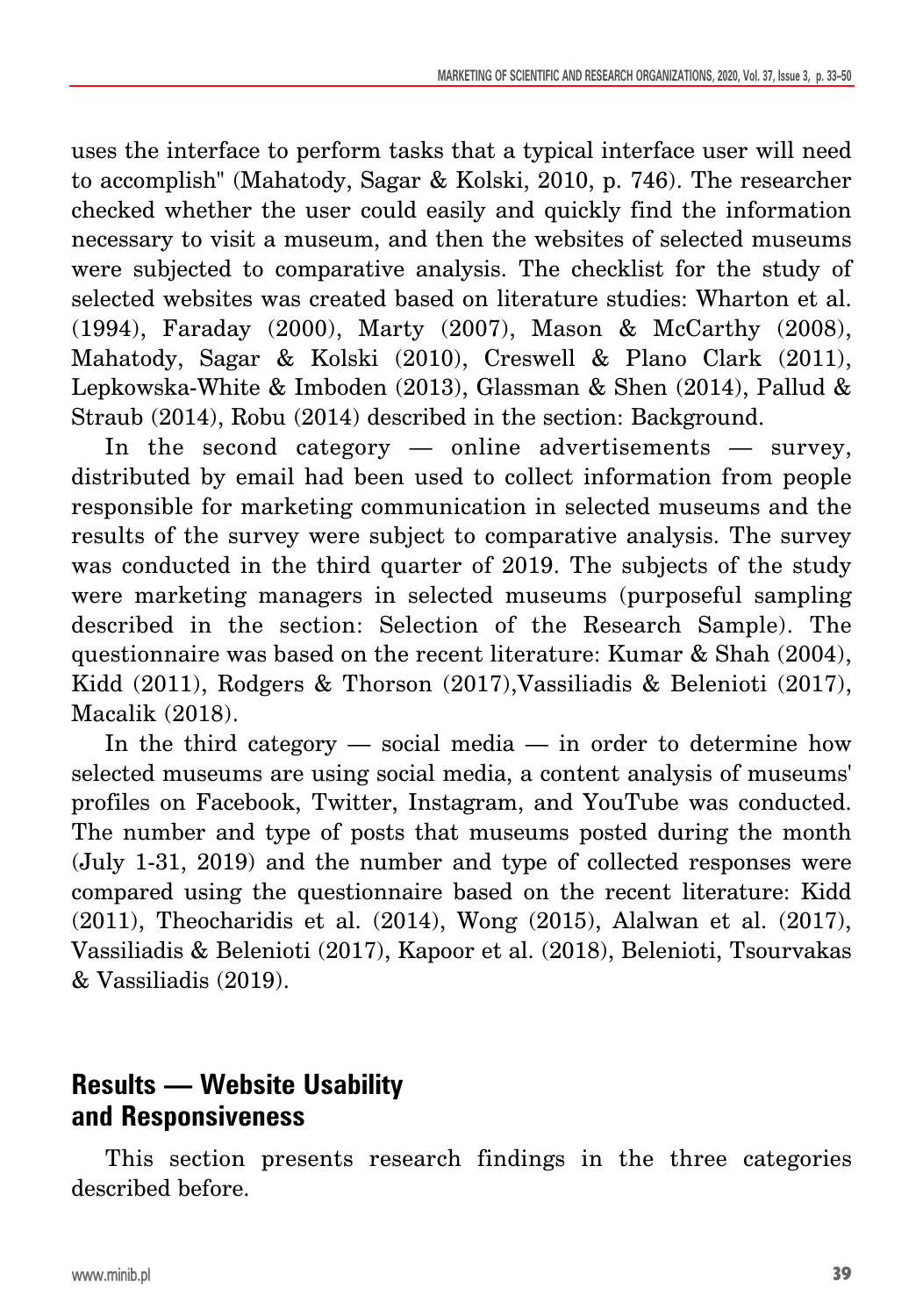Answering the questions, what users can expect from the museum's website and what may encourage them to visit the institution, a questionnaire intended for examining the usability of museums' websites, was prepared (Table 3).

# **Museums The Calouste The Art The The National The National The National Questions Gulbenkian Museum Louvre- Museum Museum Museum Museum of Estonia -Lens in Poznan in Szczecin in Kielce** How easily can the user find the information necessary before visiting a museum 10 9 9 7 8 7 on the website on a scale of 1–10? Does the website allow your  $\vert$  ves: visitors to switch to another  $\parallel$  English, language? yes: yes: Russian, yes: yes: yes: yes: yes: English (1) Finnish, no: (0) English (1) English (1) English (1) Chinese (2) Does the museum website yes (1) no (0) yes (1) no (0) no (0) yes (1) have a contact form? Is it possible to buy a museum ticket yes (1) yes (1) yes (1) no (0) no (0) no (0) on the website? Does the museum website no (0) yes (1) v (0) yes (1) yes (1) no (0) have an online store? How aesthetic and appealing is the layout on a scale 10 9 10 7 7 7

#### **Table 3. Evaluation of museums' websites usability**

Source: own data by using the cognitive walkthrough method.

On the websites of all of the examined museums, visitors can find all the information they need to plan their visit. However, the evaluated

Total 17 | 23 | 22 | 21 | 16 | 17 | 16

of 1–10?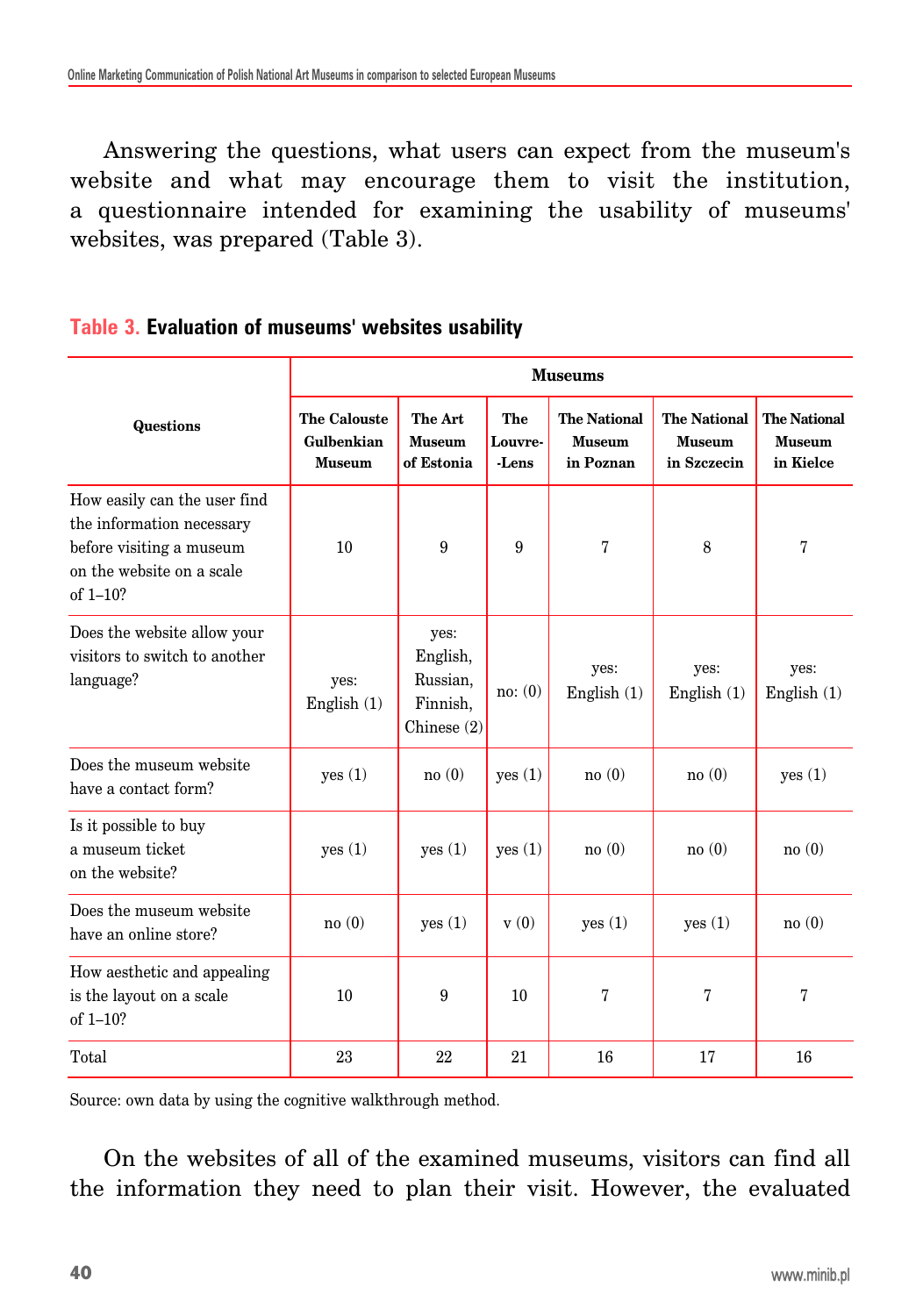websites differ in their layout and visual presentation of the information. Finding essential pieces of information on the websites of foreign museums is easier due to their placement on the website's layouts. Moreover, not all links on National Museum's in Szczecin website work, some refer the user to non-existent subpages. Also, on the website of the National Museum in Poznan users can find some incorrect pieces of information and typos. The biggest difference between the websites of Polish national museums and those of the foreign museums studied is the unavailability to buy tickets online on the websites of Polish museums. This makes those websites much less usable. Not all evaluated museums (both Polish and foreign) have an online store. In this context, the regard of Polish museums could be rated higher if their online shops were not of very low quality for both their technical properties and offer. The possibility of contacting via the website is an important issue, however, the Art Museum of Estonia, the National Museum of Poznan and the National Museum of Szczecin do not have a contact form.

In assessing the aesthetics of websites, the researcher used the framework distinguished by Faraday (2000). The websites of all of the surveyed museums present similar aesthetics, yet the websites of foreign museums are slightly more polished (Table 3). On the website of National Museum in Kielce, the problem concerns the typography used, while on the pages of the National Museum in Poznan and the National Museum in Szczecin, the arrangement of content and images, as well as symmetry and harmony.

The responsiveness of the evaluated websites was tested using two devices: a laptop and a smartphone. The arrangement, size, and shape of the displayed information and images were checked. The researcher recreated the process of finding necessary information before visiting a museum using the cognitive walkthrough method. The websites of Polish national museums are responsive, but their usability on mobile devices is slightly lower than the websites of foreign museums selected for research. Using the websites of the Calouste Gulbenkian Museum, the Art Museum of Estonia and the Louvre-Lens on mobile phones, visitors can find all the information they need before visiting the museum by simply scrolling down, while on the Polish museums' websites they have to open the menu and search for information by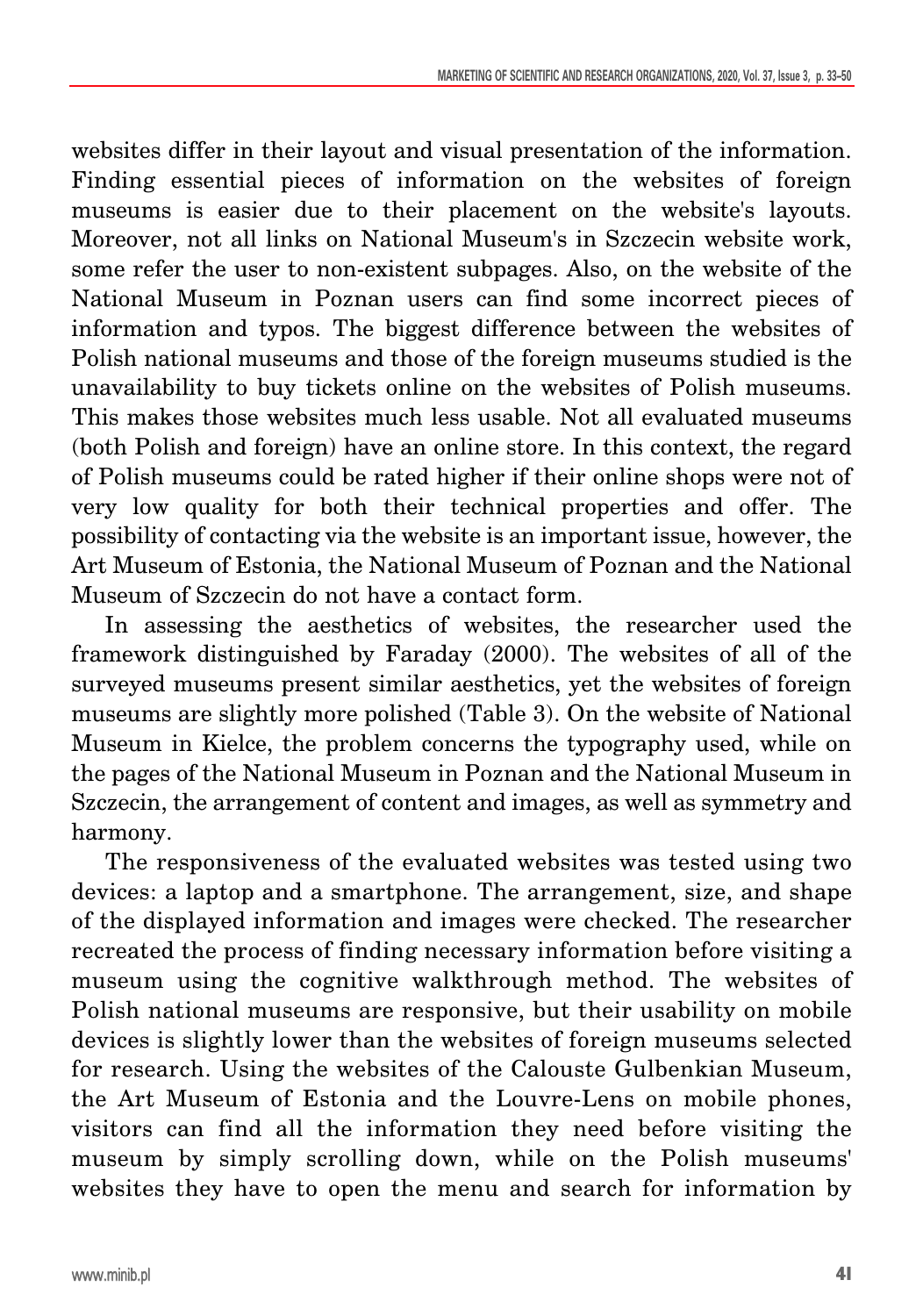opening new pages. Moreover, on Polish museums' sites, the size of images and the layout of texts do not always match precisely the size of the device's screen.

#### **Results — Online Advertising**

In this category, the frequency of use of paid advertising by the compared museums was examined. Questionnaires were sent to the representatives of the Marketing Departments of all the researched museums, asking them how often they promote the museum with the use of the following tools (Table 4).

Significant differences were observed between the use of paid advertising in Polish national museums and foreign museums. Polish national museums are promoted by paid advertising rarely or not at all (The National Museum in Szczecin). In these museums, the most frequently used form of paid advertising is a Fixed cost campaign (paid for delivering online advertisements for a specified period) on art portals ordered once a year and Sponsored articles ordered a few times a year. These forms of promotion are not used by the most visited museums among those surveyed. Polish national museums' marketers use News Feed Ads and Search advertising only for free promotion. At the same time, the Calouste Gulbenkian Museum and the Louvre-Lens are promoted by News Feed Ads and Search advertising a few times a week and the Art Museum of Estonia a few times a month. Moreover, the Calouste Gulbenkian Museum is promoted by the pull and push and display adverts a few times a week, the National Museum in Poznan a few times a month, and the Art Museum of Estonia a few times a year. Other museums surveyed are not promoted through those forms of advertising. Paid video ads are used several times a year or not at all, except for the Calouste Gulbenkian Museum, which is advertised this way once a week.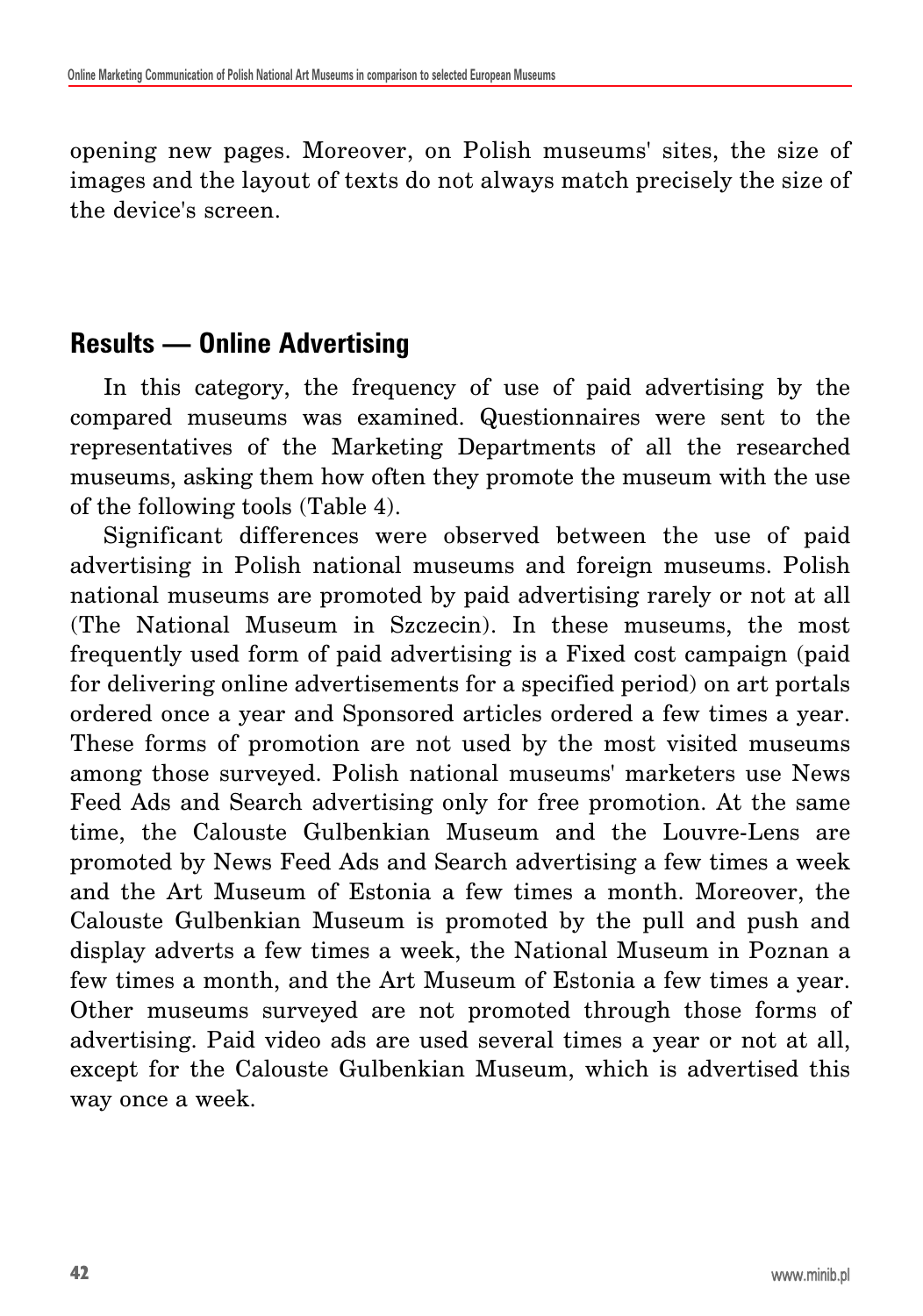| <b>Museum</b>                     | pop-ups, floating<br>adverts (buttons,<br>Pull and push<br>ads, etc.) | advertising<br>Display | advertising<br>Search | Sponsored<br>articles | Paid video ads (not<br>YouTube) | Fixed cost<br>campaign | News Feed Ads, e.g.<br>sponsored stories,<br>promoted tweets |
|-----------------------------------|-----------------------------------------------------------------------|------------------------|-----------------------|-----------------------|---------------------------------|------------------------|--------------------------------------------------------------|
| The Calouste<br>Gulbenkian Museum | few times<br>a week                                                   | few times<br>a week    | few times<br>a week   | not at all            | once a<br>a week                | once a<br>a year       | few times<br>a week                                          |
| The Art Museum<br>of Estonia      | few times<br>a year                                                   | no<br>information      | not at all            | few times<br>a year   | few times<br>a year             | not at all             | few times<br>a month                                         |
| The Louvre-Lens                   | not at all                                                            | not at all             | few times<br>a week   | not at all            | few times<br>w roku             | few times<br>w roku    | few times<br>a week                                          |
| The NM in Poznan                  | few times<br>a month                                                  | few times<br>a month   | not at all            | few times<br>a year   | few times<br>a year             | once a<br>a year       | not at all                                                   |
| The NM in Szczecin                | not at all                                                            | not at all             | not at all            | not at all            | not at all                      | not at all             | not at all                                                   |
| The NM in Kielce                  | not at all                                                            | few times<br>a year    | not at all            | few times<br>a year   | not at all                      | not at all             | not at all                                                   |

|  | Table 4. Frequency of using paid advertising by selected museums |  |  |  |  |
|--|------------------------------------------------------------------|--|--|--|--|
|--|------------------------------------------------------------------|--|--|--|--|

Source: own study (survey distributed by email).

### **Results — Social Media**

In this category, a content analysis of selected museums' profiles on Facebook, Twitter, Instagram, and YouTube was conducted. In addition, the number of followers of the social media profiles of the compared museums was examined (Table 5).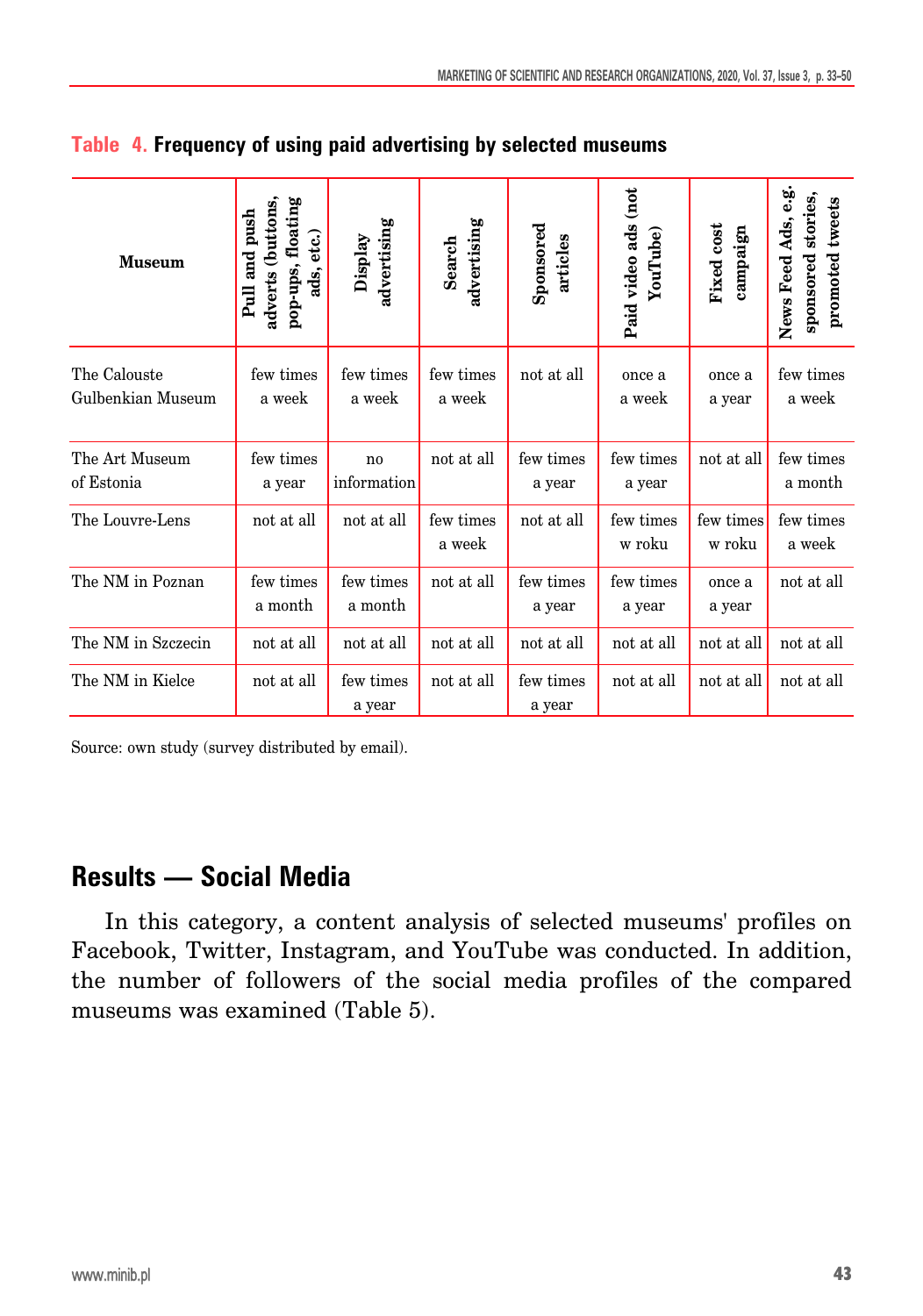#### **Table 5. Social media content analysis — content uploaded from 1–31.07.2019**

| Wyszczególnienie                                 | The Calouste<br>Gulbenkian<br>Museum | Museum of<br>The Art<br>Estonia | Louvre-Lens<br>The | The NM in<br>Poznan | The NM in<br>Szczecin | The NM in<br>Kielce |
|--------------------------------------------------|--------------------------------------|---------------------------------|--------------------|---------------------|-----------------------|---------------------|
| Facebook                                         | yes                                  | yes                             | yes                | yes                 | yes                   | yes                 |
| posts uploaded within a month                    | 64                                   | 6                               | 27                 | 27                  | 30                    | 66                  |
| events                                           | 21                                   | $\overline{2}$                  | 1                  | 9                   | 6                     | 4                   |
| videos                                           | 12                                   | $\overline{0}$                  | 5                  | 3                   | $\theta$              | $\mathbf{1}$        |
| images                                           | 50                                   | 47                              | 46                 | 32                  | 158                   | 347                 |
| curiosities connected with collection/exhibition | 11                                   | $\mathbf{0}$                    | 4                  | 3                   | $\overline{4}$        | 29                  |
| information and links to the museum's website    | 13                                   | $\overline{2}$                  | 12                 | $\bf 5$             | 11                    | 21                  |
| links to other media                             | 8                                    | $\overline{0}$                  | $6\phantom{1}6$    | 11                  | 6                     | 7                   |
| contests                                         | $\mathbf{0}$                         | $\overline{0}$                  | $\overline{2}$     | $\mathbf{0}$        | $\mathbf{1}$          | 1                   |
| funny posts, jokes                               | $\Omega$                             | $\Omega$                        | $\mathbf 1$        | $\theta$            | $\Omega$              | $\Omega$            |
| reactions collected within a month               | 38 114                               | 160                             | 2673               | 1 209               | 377                   | 1 2 6 9             |
| the highest number of reactions per one post     | 8932                                 | 58                              | 678                | 268                 | 57                    | 58                  |
| comments collected within a month                | 794                                  | $\mathbf{1}$                    | 349                | 41                  | 7                     | 39                  |
| shares collected within a month                  | 5693                                 | 13                              | 1765               | 72                  | 46                    | 125                 |
| Instagram                                        | yes                                  | no                              | yes                | no                  | yes                   | yes                 |
| posts uploaded within a month                    | 29                                   |                                 | 12                 |                     | 5                     | 22                  |
| videos                                           | $\overline{4}$                       |                                 | $\bf{0}$           |                     | $\boldsymbol{0}$      | $\theta$            |
| Images/sharing of visitors' images               | 53/54                                |                                 | 12/0               |                     | 5/0                   | 37                  |
| contests                                         | $\boldsymbol{0}$                     |                                 | $\bf{0}$           |                     | $\mathbf{1}$          | $\theta$            |
| curiosities, funny posts                         | $\theta$                             |                                 | 10                 |                     | $\theta$              | 11                  |
| likes collected within a month                   | 15 482                               |                                 | 1 3 6 7            |                     | 181                   | 490                 |
| comments collected within a month                | 150                                  |                                 | $\overline{5}$     |                     | 3                     | 3                   |
| <b>Twitter</b>                                   | yes                                  | no                              | yes                | no.                 | no                    | no                  |
| posts uploaded within a month                    | 43                                   |                                 | 25                 |                     |                       |                     |
| videos                                           | 3                                    |                                 | 5                  |                     |                       |                     |
| images                                           | 22                                   |                                 | 13                 |                     |                       |                     |
| curiosities                                      | $\,3$                                |                                 | 5                  |                     |                       |                     |
| information posts                                | 9                                    |                                 | 5                  |                     |                       |                     |
| links to other media                             | 9                                    |                                 | 14                 |                     |                       |                     |
| contests                                         | $\theta$                             |                                 | $\boldsymbol{0}$   |                     |                       |                     |
| funny posts, jokes                               | $\theta$                             |                                 | $\theta$           |                     |                       |                     |
| likes collected within a month                   | 581                                  |                                 | 688                |                     |                       |                     |
| comments collected within a month                | 19                                   |                                 | 19                 |                     |                       |                     |
| shares collected within a month                  | 134                                  |                                 | 216                |                     |                       |                     |
| YouTube                                          | yes                                  | yes                             | yes                | yes                 | yes                   | yes                 |
| videos                                           | 9                                    | $\mathbf{1}$                    | 1                  | 0                   | $\bf{0}$              | $\bf{0}$            |
| views                                            | 3 0 3 1                              | 14                              | 237                | $\theta$            | $\theta$              | $\theta$            |

Source: own study.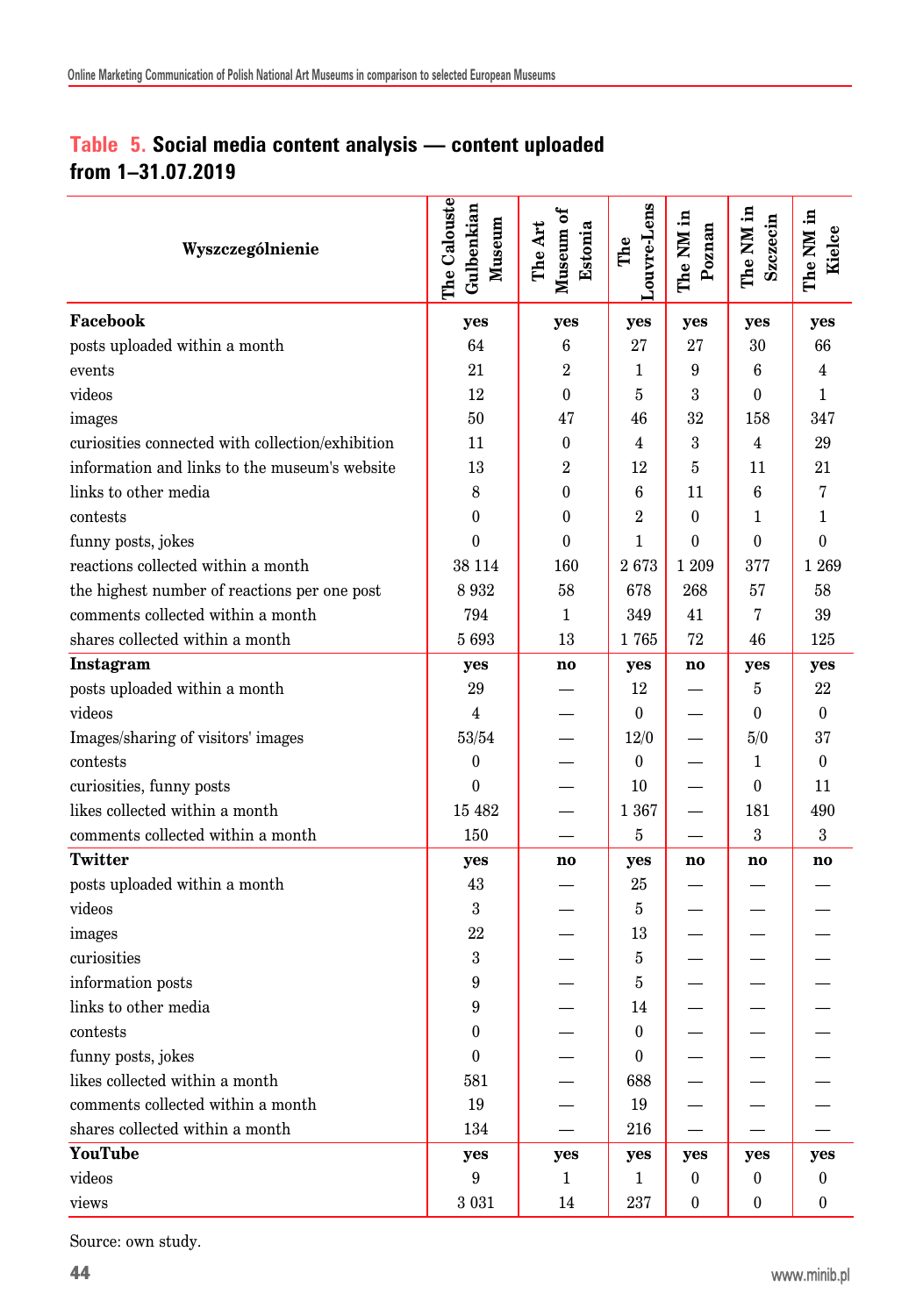Although the number and variety of posts published on the Facebook profiles of Polish national museums are comparable to the number of posts published by foreign museums, the number of responses, comments, and shares collected by Polish national museums posts during the month is much lower. The only exception is the Art Museum of Estonia with only 6 posts within a month, but the number of responses collected in this time period by this museum is almost half the number of responses collected by the National Museum in Szczecin, which has published 30 different posts in the same period. The National Museum in Kielce publishes a lot of interesting and engaging content, like curiosities, images, and contests, however, the number of followers and responses collected within a month is relatively low.



#### **Figure 1. The number of followers of the social media profiles of the compared museums**

Source: own study.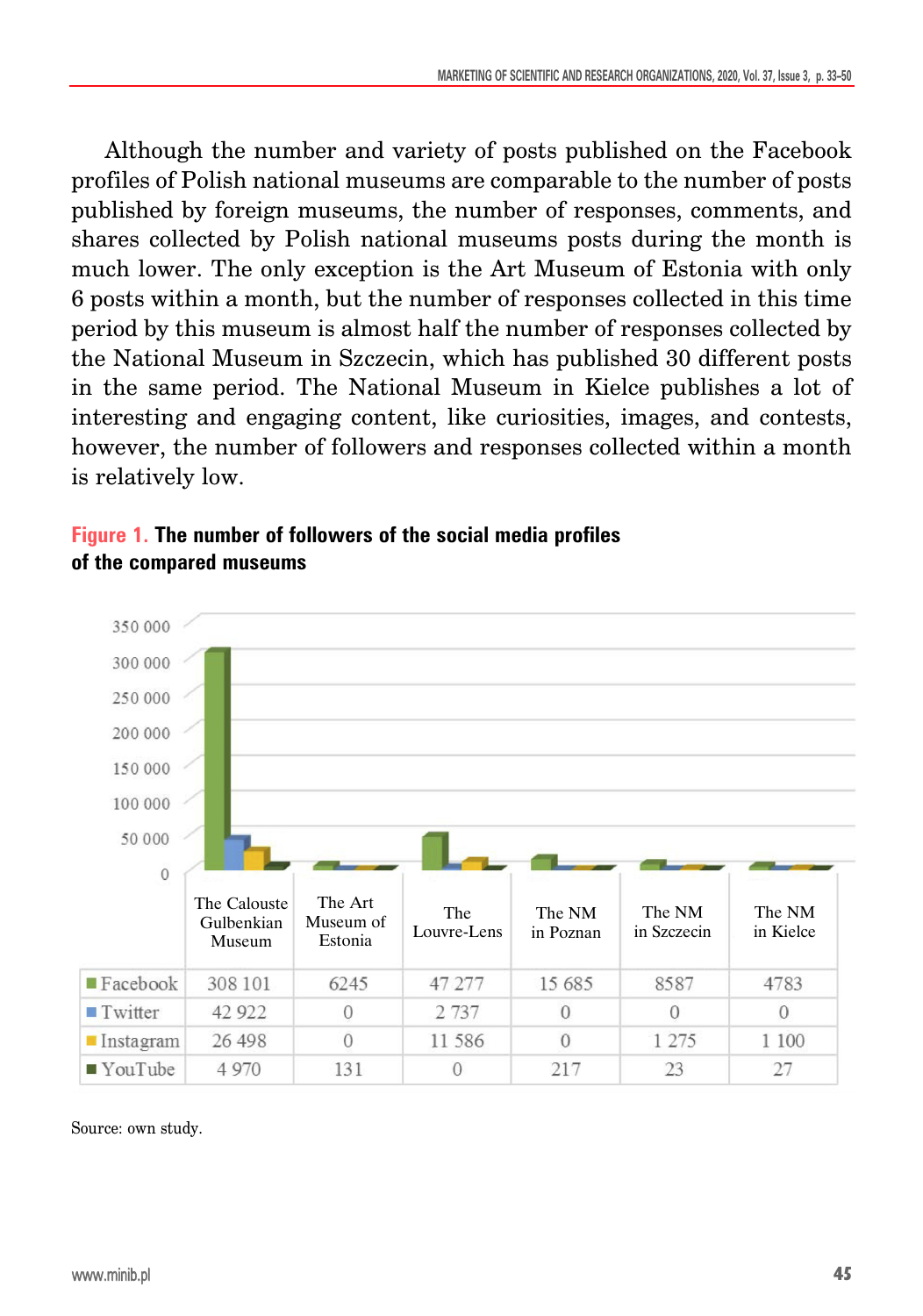Only the Calouste Gulbenkian Museum and the Louvre-Lens have profiles in four different social media platforms: Facebook, Instagram, Twitter and YouTube, and regularly post new online content. The profiles of these museums collected the highest number of followers, reactions to posts, comments, and shares, which means that they reach the widest audience with promotion. Comparing the activity of Calouste Gulbenkian Museum and Louvre-Lens on Twitter, it was noted that, although more content was published on the profile of the first museum, it caused less reaction than the content linked by Louvre-Lens. It can be concluded that on this social media platform it is better to share other people's content and interact with other users than to upload own content.

The platforms most often neglected by museums are Twitter and YouTube. The most significant difference in the use of social media platforms by Polish national museums and the foreign museums surveyed is the use of paid advertising and diversity of social media platforms. The research revealed that even with a number, quality, and variety of posts published by Polish museums, comparable to foreign museums, it is unlikely that the promotion will reach a wider audience without the use of a paid form of social media advertising.

### **Conclusions and recommendations**

To sum up, the allocation of less financial resources for promotion by Polish national museums is associated with lower effectiveness of this promotion and, consequently, lower attendance. However, greater attention when selecting paid advertisements — choosing the most effective advertising tools, such as News Feed Ads, and adapting websites to recent standards, allows for effective promotion without spending much more money. Making online payments available to visitors and improving the responsiveness of the website is a one-off investment that will result in a long-term improvement. The offer, as well as functionality and responsiveness of the museum's online shops, are also worth considering. Unique, original souvenirs from museums could become their asset and a way to gain additional funds. Nowadays it is very important to involve the audience and interact with them. To this end, it is worth spending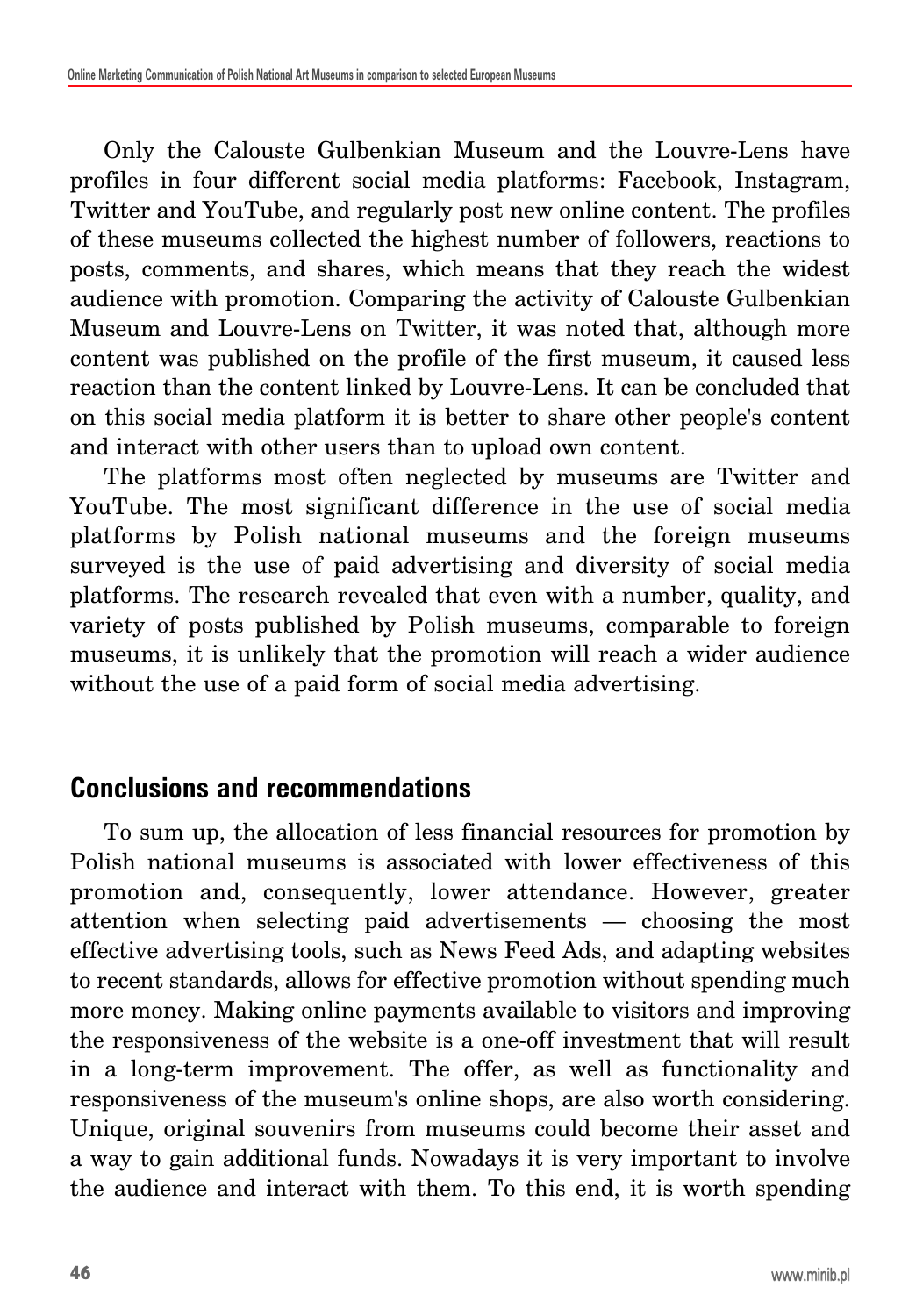more time on exploiting the opportunities offered by social media. Currently, the Polish national museums surveyed attach the greatest importance to Facebook, omitting other media such as Twitter, YouTube or Instagram. This section presents conclusions and recommendations in the three in three distinguished categories:

- **1. Website usability and responsiveness.** Nowadays, the responsiveness of websites and the possibility of performing various operations on mobile devices is very important. Websites of Polish national museums are not as advanced as those of compared foreign museums in terms of usability and responsiveness, but the biggest problem is the inability to buy tickets onsite and very low quality of the museums' online stores both in terms of their technical features and their offer. Selling tickets online helps to provide greater access to the audience by increasing the online presence of museums and providing a better experience for visitors. It is also a way to collect data that marketing teams can use to get to know museum guests better. Online stores with their rich offer provide museums with the additional financial benefits that these institutions need very much. It is highly recommended to work on adapting the websites to the standards presented by the analyzed European museums.
- **2. Online Advertising.** According to the study, the Calouste Gulbenkian Museum that invests most in various forms of online advertising has the highest attendance, however, regarding the Louvre-Lens experience, the use of many forms of online advertising is not necessary if the most effective are chosen. Polish museums investing in online advertising, use Sponsored articles and Fixed cost campaigns in the media targeted at audiences interested in art, which is not related to broadening the group of recipients. Given their scarce funds, it is recommended to invest in more effective tools, such as Search Advertising and News Feeds Ads. Museums that do not use any funds for online advertising have no chance to play a significant role in virtual space.
- **3. Social media.** Polish museums treat social media as cheap or free substitutes for online advertising, whereas, according to the analysis, using them without spending money on paid advertising campaigns is not effective. Investment in frequent news feed advertising is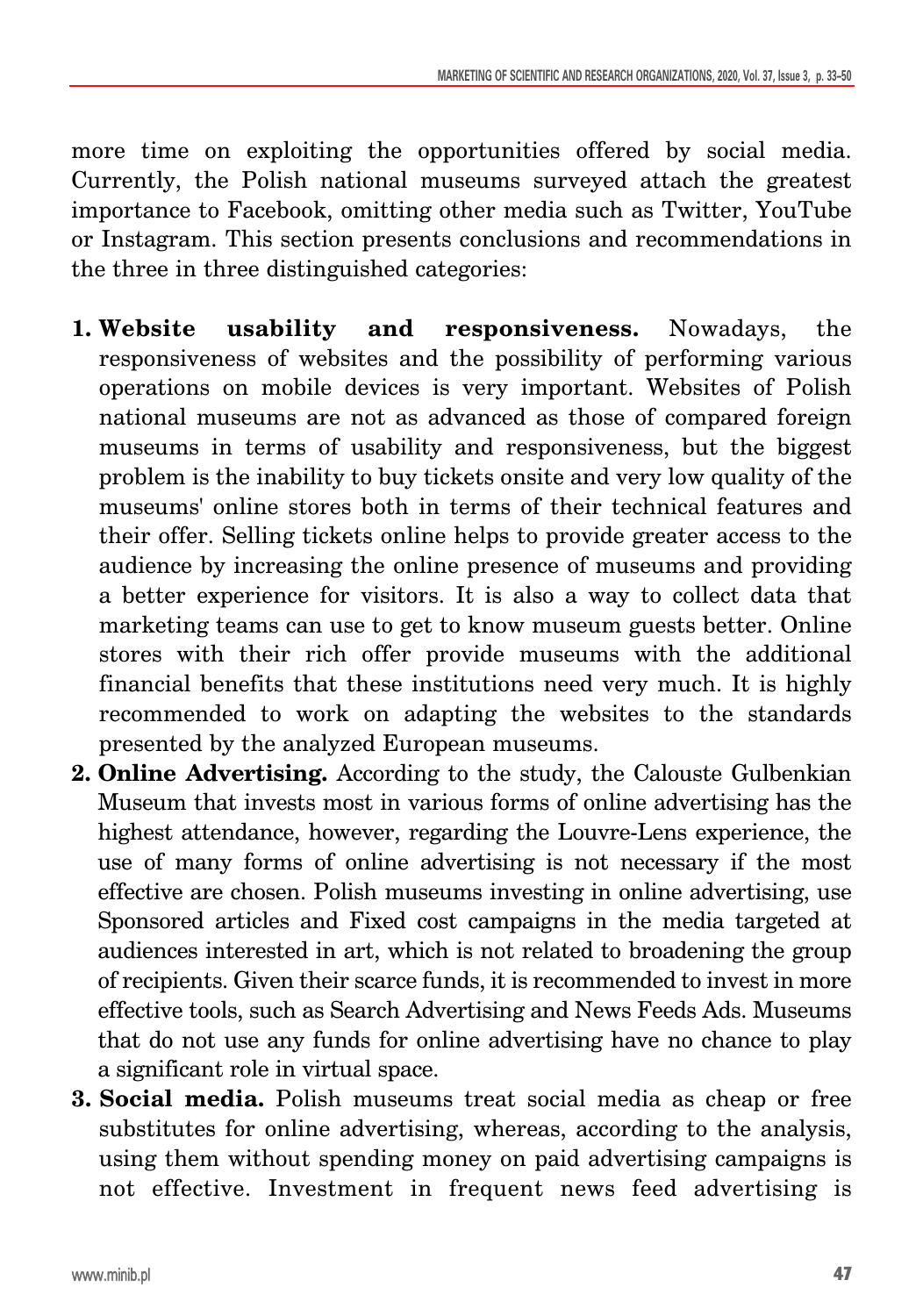recommended. Polish national museums use Facebook the most actively, but the promotion on Facebook brings results only when it is paid for. Given the fact that museums have a rich visual content, it seems a good idea to use Instagram more often. According to Vassiliadis & Belenioti (2017) findings, the most effective forms of museum promotion are profiles on Twitter and YouTube, whereas these social platforms are most often neglected by museums. Twitter and Instagram accounts offer the opportunity for institutions to become more involved in social life and interact with their audiences more often. It is advisable to use a variety of social media platforms. Promotion with limited funding requires posting high engaging content, contains contests, storytelling, catching-eye images, and videos. Humor tops the list of most appealing message types in Europe, cited by 51% and 50% of respondents (Casey, 2016). However, as the study showed, museums do not use a sense of humor to create content. Although creating such content is time-consuming, the study has shown that it brings much better results than, for example, posting video reports of long speeches at exhibition openings or posting dozens of photos from one event. Posting more appealing content is highly recommended.

### **Endnotes**

- $<sup>1</sup>$  The National Museum in Gdansk was not taken into account due to its ongoing renovation.</sup>
- <sup>2</sup> European Group for Museum Statistics.
- <sup>3</sup> Source: Eurostat, https://ec.europa.eu/eurostat/web/products-eurostat-news/-/DDN-20190111-2

# **References**

- 1. Alalwan, A. A., Rana, N. P., Dwivedi, Y. K., Algharabat, R. (2017). Social media in marketing: A review and analysis of the existing literature. *Telematics and Informatics*, *34*(7), 1177–1190. https://doi.org/10.1016/j.tele.2017.05.008
- 2. Amar, J., Droulers, O., Legohérel, P. (2017). Typography in destination advertising: An exploratory study and research perspectives. *Tourism Management*, *63*, 77–86. Retrieved from https://www.sciencedirect.com/science/article/abs/pii/S0261517717301243
- 3. Belenioti, Z. C., Tsourvakas, G., Vassiliadis, C. A. (2019). Museums Brand Equity and Social Media: Looking into Current Research Insights and Future Research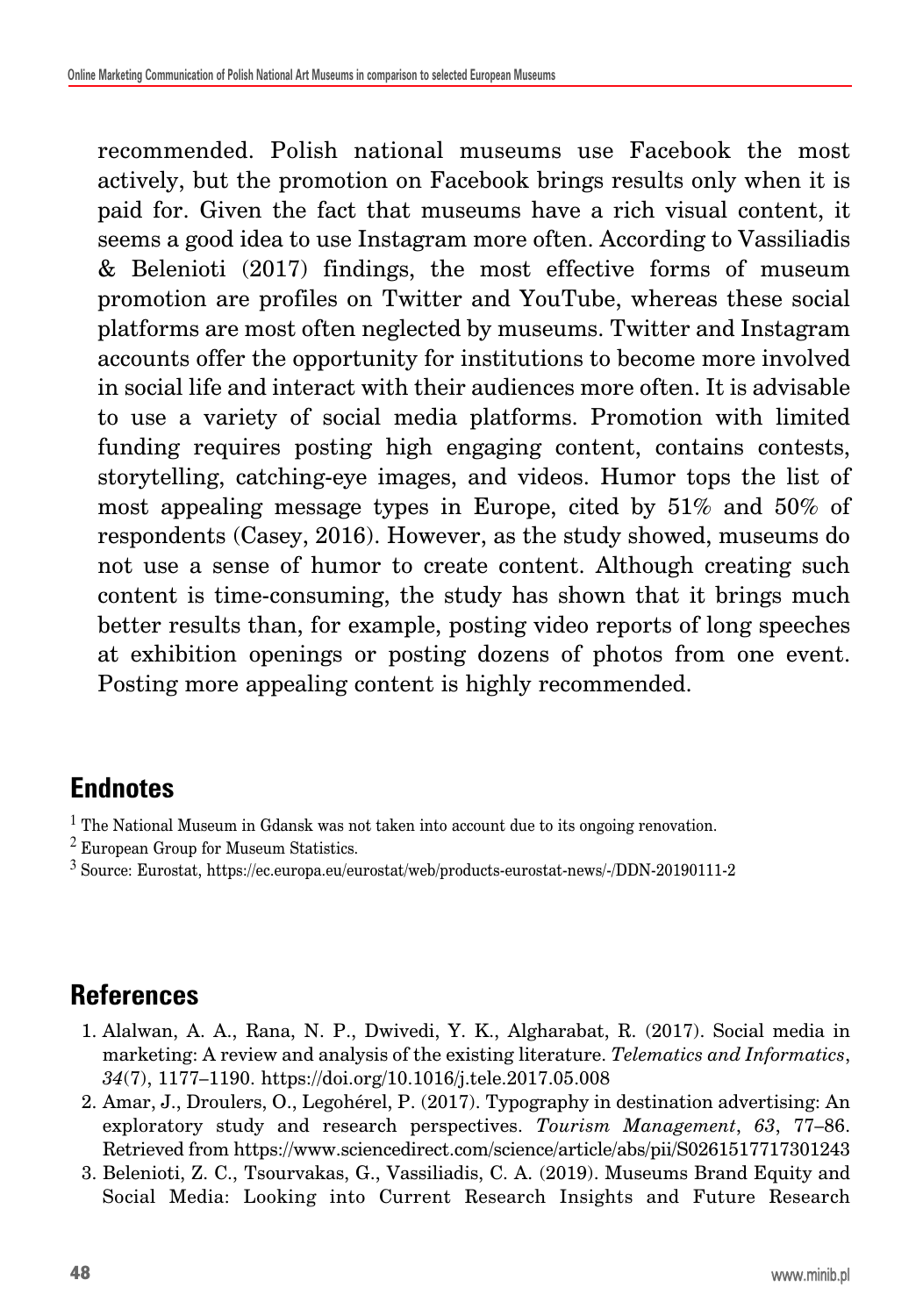Propositions. In: A. Kavoura, E. Kefallonitis, A. Giovanis (eds) *Strategic Innovative Marketing and Tourism*. (1215–1222), Springer Proceedings in Business and Economics. https://doi.org/10.1007/978-3-030-12453-3\_139

- 4. Casey, S. (2016). *Nielsen social media report. Social studies: A look at the social landscape*. New York: Nielsen. Retrieved from z http://www.nielsen.com/content/ dam/corporate/us/en/reports-downloads/2017-reports/2016-nielsen-social-media-report. pdf
- 5. Creswell, J. W., Plano Clark, V. L. (2011). *Designing and Conducting Mixed Methods Research*. Los Angeles: Sage Publications.
- 6. Faraday, P. (2000). *Visually critiquing web pages*. Proceedings from The 6th Conference on Human Factors and the Web. Austin, Texas. Retrieved from https://link.springer.com/chapter/10.1007/978-3-7091-6771-7\_17
- 7. Glassman, N., Shen, P. (2014). One site fits all: Responsive web design. *Journal of Electronic Resources in Medical Libraries*, *11*(2), 78–90. Retrieved from https://www.tandfonline. com/doi/full/10.1080/15424065.2014.908347?scroll=topineedAccess=true
- 8. Gofman, A., Moskowitz, H., Mets, T. (2011). Marketing museums and exhibitions: What drives the interest of young people? *Journal of Hospitality Marketing and Management*, *20*, 601–618. Retrieved from https://www.tandfonline.com/ doi/abs/10.1080/19368623.2011.577696
- 9. Kidd, J. (2011). Enacting engagement online: Framing social media use for the museum. *Information Technology i People*, *24*(1), 64–77.
- 10. Kapoor, K. K., Tamilmani, K., Rana, N. P., Patil, P., Dwivedi, Y. K., Nerur, S. (2018). Advances in Social Media Research: Past, Present and Future. *Information Systems Frontiers*, *20*(3), 531–558. https://doi.org/10.1007/s10796-017-9810-y
- 11. Kumar, V., Shah, D. (2004). Pushing and pulling on the internet. *Marketing Research*, *16*(1), 28–33.
- 12. Lepkowska-White, E., Imboden, K. (2013). Effective Design for Usability and Interaction: The Case of Art Museum Websites. *Journal of Internet Commerce*, *12*(3), 284–305. https://doi.org/10.1080/15332861.2013.859040
- 13. Macalik, J. (2018). Museum's marketing communication tools results of empirical research, Management Sciences. *Nauki o Zarządzaniu*, *23*(2), 12–18. https://doi.org/ 10.15611/ms.2018.2.02
- 14. Mahatody, T., Sagar, M., Kolski, C. (2010). State of the Art on the Cognitive Walkthrough Method, its Variants and Evolutions. *Journal of Human-Computer Interaction*, *26*(8), 741–785. Retrieved from https://www.tandfonline.com/ doi/abs/10.1080/10447311003781409
- 15. Marty, P. F. (2007). Museum websites and museum visitors: Before and after the museum visit. *Museum Management and Curatorship*, *22*(4), 337–360.
- 16. Mason, D., McCarthy, C. (2008). Museums and the culture of new media: An empirical model of New Zealand museum websites. *Museum Management and Curatorship*, *23*(1), 63–80. Retrieved from https://www.tandfonline.com/doi/abs/10.1080/ 09647770701865386
- 17. Pallud, J., Straub, D. (2014). Effective website design for experience-influenced environments: The case of high culture museums. *Information and Management*, *51*(3), 359–373. Retrieved from https://www.sciencedirect.com/science/article/abs/ pii/S0378720614000251